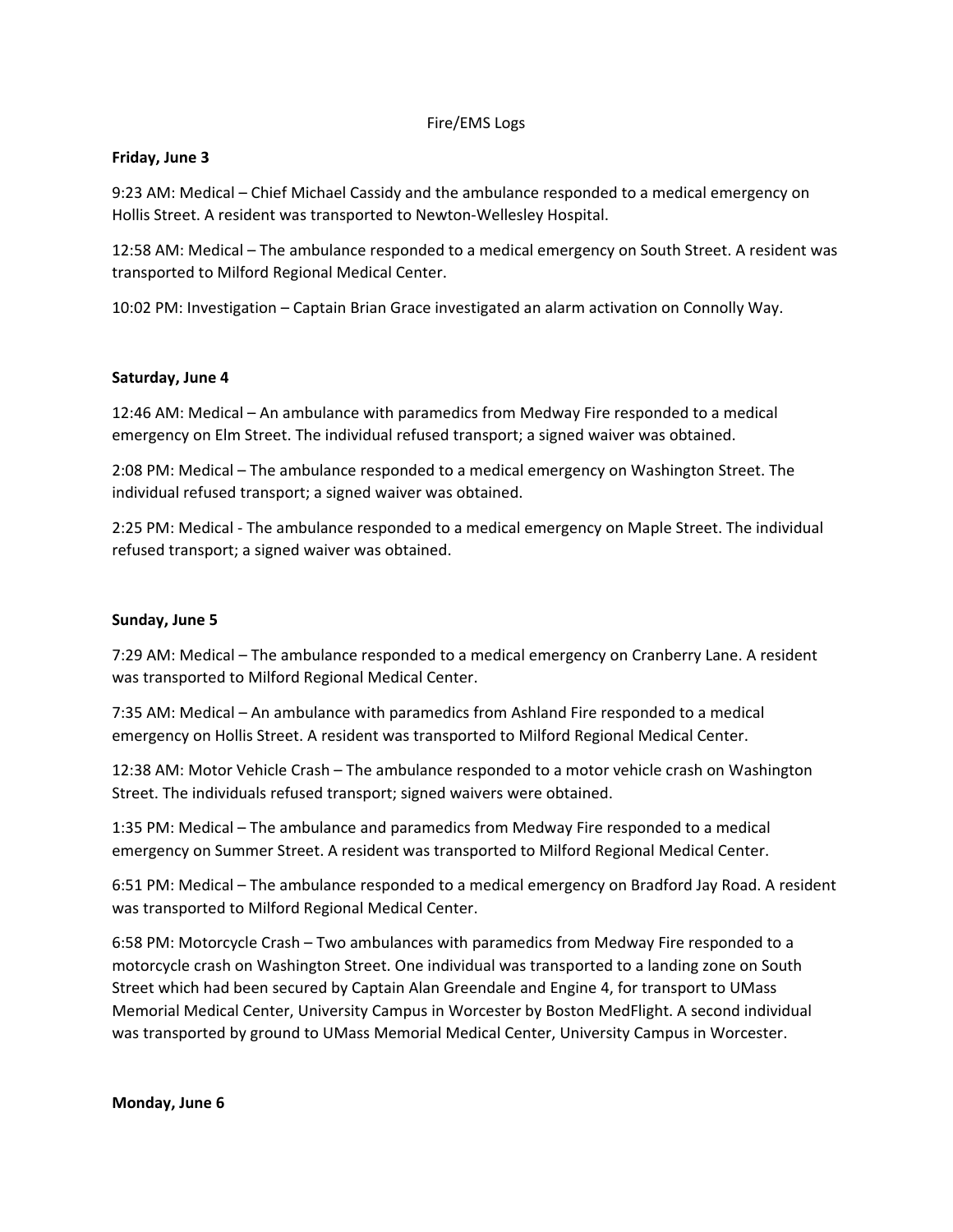1:31 PM: Medical – The ambulance responded to a medical emergency on Prentice Street. A resident was transported to MetroWest Medical Center.

2:55 PM: Medical – The ambulance and paramedics from Ashland Fire responded to a medical emergency on Washington Street. A resident was transported to Milford Regional Medical Center.

5:14 PM: Medical – The ambulance responded to a medical emergency on Marked Tree Road. A resident was transported to MetroWest Medical Center.

5:31 PM: Investigation – Captain Alan Greendale investigated unauthorized burning on Turner Road. The resident was advised of the open burning regulations.

# **Tuesday, June 7**

4:00 AM: Medical – An ambulance from Sherborn Fire with paramedics from Brewster EMS responded to a medical emergency on Bridle Path. A resident was transported to Newton Wellesley Hospital.

8:20 AM: Medical – The ambulance responded to a medical emergency on Woodland Street. A resident was transported to MetroWest Medical Center.

11:05 AM: Investigation – Deputy Jim Moore investigated an alarm activation on Fiske Street.

11:25 AM: Medical – The ambulance responded to a medical emergency on Concord Street. A resident was transported to MetroWest Medical Center.

11:46 AM: Investigation – Deputy Jim Moore investigated an alarm activation on Summer Street.

5:19 PM: Medical – The ambulance responded to a medical emergency on Maple Street. A resident was transported to Milford Regional Medical Center.

8:47 PM: Medical – The ambulance and paramedics from Medway Fire responded to a medical emergency on Elm Street. A resident was transported to MetroWest Medical Center.

# **Wednesday, June 8**

7:34 AM: Medical – The ambulance responded to a medical emergency on Central Street. A resident was transported to MetroWest Medical Center.

9:23 AM: Medical – The ambulance responded to a medical emergency on Bradford Jay Road. A resident was transported to Milford Regional Medical Center.

9:50 AM: Investigation – Deputy Jim Moore investigated a hazard on Washington Street.

12:42 PM: Investigation – Deputy Jim Moore investigated an alarm activation on Washington Street.

4:23 PM: Investigation – Chief Michael Cassidy investigated an alarm activation on Summer Street. The response was cancelled prior to arrival.